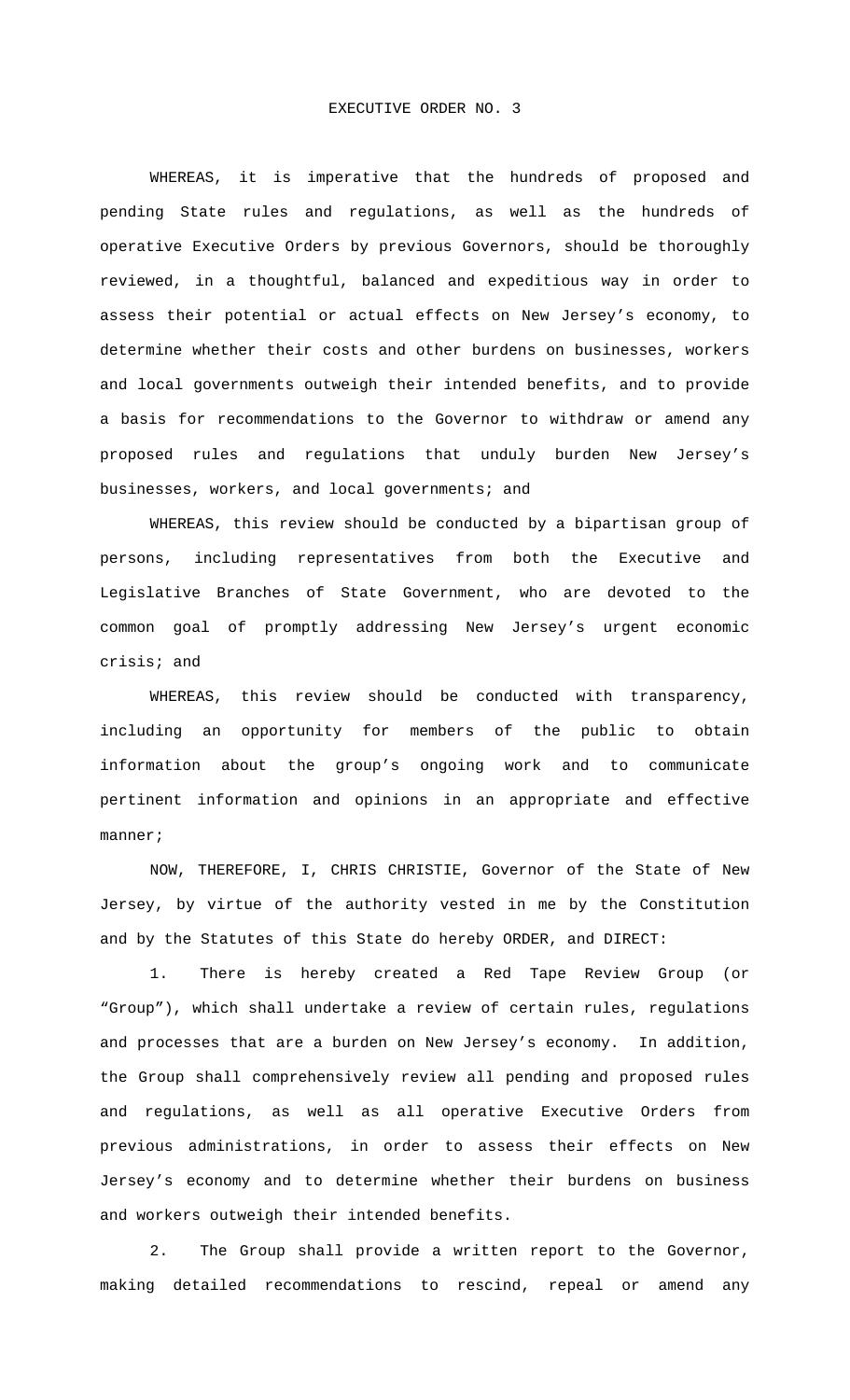provisions that unduly burden business and workers within 90 days of the date of this Order.

3. The Red Tape Review Group shall be chaired by the Lieutenant Governor.

4. The Group shall consist of the Lieutenant Governor, the Chief Counsel to the Governor, or his designee, the Commissioner of the Department of Environmental Protection, or his designee, the Commissioner of the Department of Community Affairs, or his/her designee, the President of the Senate and the Speaker of the General Assembly, or their respective designees, the Senate Minority Leader and the General Assembly Minority Leader, or their respective designees. The Lieutenant Governor may, at her discretion, appoint additional persons to provide the Group with necessary and appropriate expertise and stakeholder representation.

5. The Chair shall have the discretion to make internal rules of procedure regarding the Group's governance and operations, including the number of Members sufficient to vote for its recommendations and the form of its reports.

6. All departments and agencies, and all authorities that are required to submit their minutes, resolutions or actions for gubernatorial approval or veto shall cooperate fully with the Group in the implementation of this Order, and shall promptly furnish the members of the panel with any and all information that they may from time to time request.

7. The Group is authorized to call upon any department, office, division or agency of this State to supply it with data and other information, personnel or assistance it deems necessary to discharge its duties under this Order. Each department, officer, division or agency of the State is hereby required, to the extent not inconsistent with law, to cooperate with the panel and to furnish it with such information, personnel and assistance as is necessary to accomplish the purpose of this Order.

2